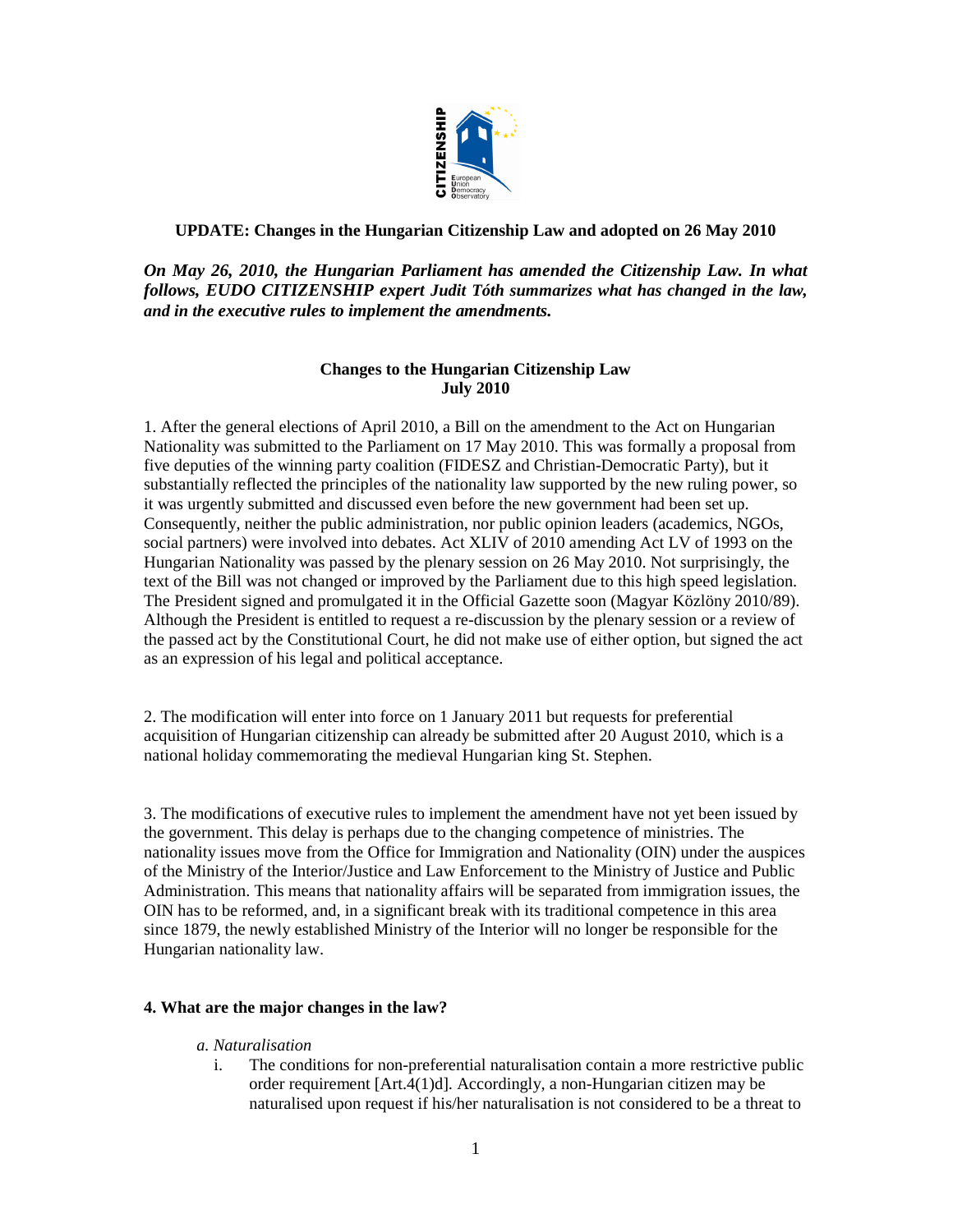the *public order or national security* of the Republic of Hungary – replacing the formula of 'a threat to the interest of the state' in the previous version of the law.

ii. The strongest option of preferential naturalisation will be offered to non-Hungarian citizen whose ascendant was a Hungarian citizen or *whose origin from Hungary is probable, and whose Hungarian language knowledge is proved*. This applicant has to meet two further requirements: first, a clean criminal record according to Hungarian laws and not being indicted in any criminal proceedings before a Hungarian court; second, his/her naturalization must not be considered a threat to the public order or national security of the Republic of Hungary. [Art.4(3)] In brief, unlike for ordinary naturalisations, neither residence or subsistence in Hungary, nor a test on knowledge of the constitution is required. Furthermore, proof of Hungarian language knowledge may not be required for persons who are legally incompetent or of diminished mental capacity. [Art 4(8)] These applicants (minors, mentally disabled persons) can probably submit their own claims for naturalisation without any test or certificate. According to the Explanatory Note to the bill the strongest mode of preferential naturalisation refers back to the referendum of 5 December 2004 on dual citizenship for ethnic Hungarians living in the adjacent states, which was invalid due to low turnout but was supported by the majority of participants.

#### *b. Re-naturalisation*

i. Upon request, a person whose Hungarian citizenship was ceased can be renaturalised under the same conditions as for applicants of Hungarian ancestry: the applicant's language knowledge must be proved, the applicant must have a clean criminal record according to Hungarian laws and not be indicted in any criminal proceedings before a Hungarian court, and his/her naturalisation must not be considered a threat to the public order or national security of the Republic of Hungary [Art 5]. This new provision *eliminates residence and subsistence conditions in Hungary, while the applicant's language-knowledge shall be tested or certified somehow*. There is no explanation for these changes in the Explanatory Note.

#### *c. Procedural and competence rules in matters of nationality*

- i. The applicant for naturalisation shall take an oath or pledge of allegiance before the local mayor, orif he or she does not reside in Hungary, before the representative of the competent foreign mission of Hungary [Art 7(1)].
- ii. Applications in nationality issues shall be submitted to the local/regional registrar office, consular office or *to the responsible unit* (of the Ministry of Justice and Public Administration) [Art 13(1)]. This competent unit shall be determined by the Government [Art.24(4)].
- iii. This responsible unit (of the Ministry of Justice and Public Administration) will prepare the applications for naturalisation and re-naturalisation and finally forward these to the Minister. The duration of the ministerial preparatory procedure *will not be longer than three months, not including the periods for obtaining required documents and expert opinion from other authorities*. Within these three months the Minister has to submit applications to the President for decision. [Art 17(2)] This new subsection means an accelerated procedure compared to the previous one, which could last for years. However, the Bill provides no further personnel or resources to these extra administrative burdens and the whole naturalisation procedure remains free of charge for applicants.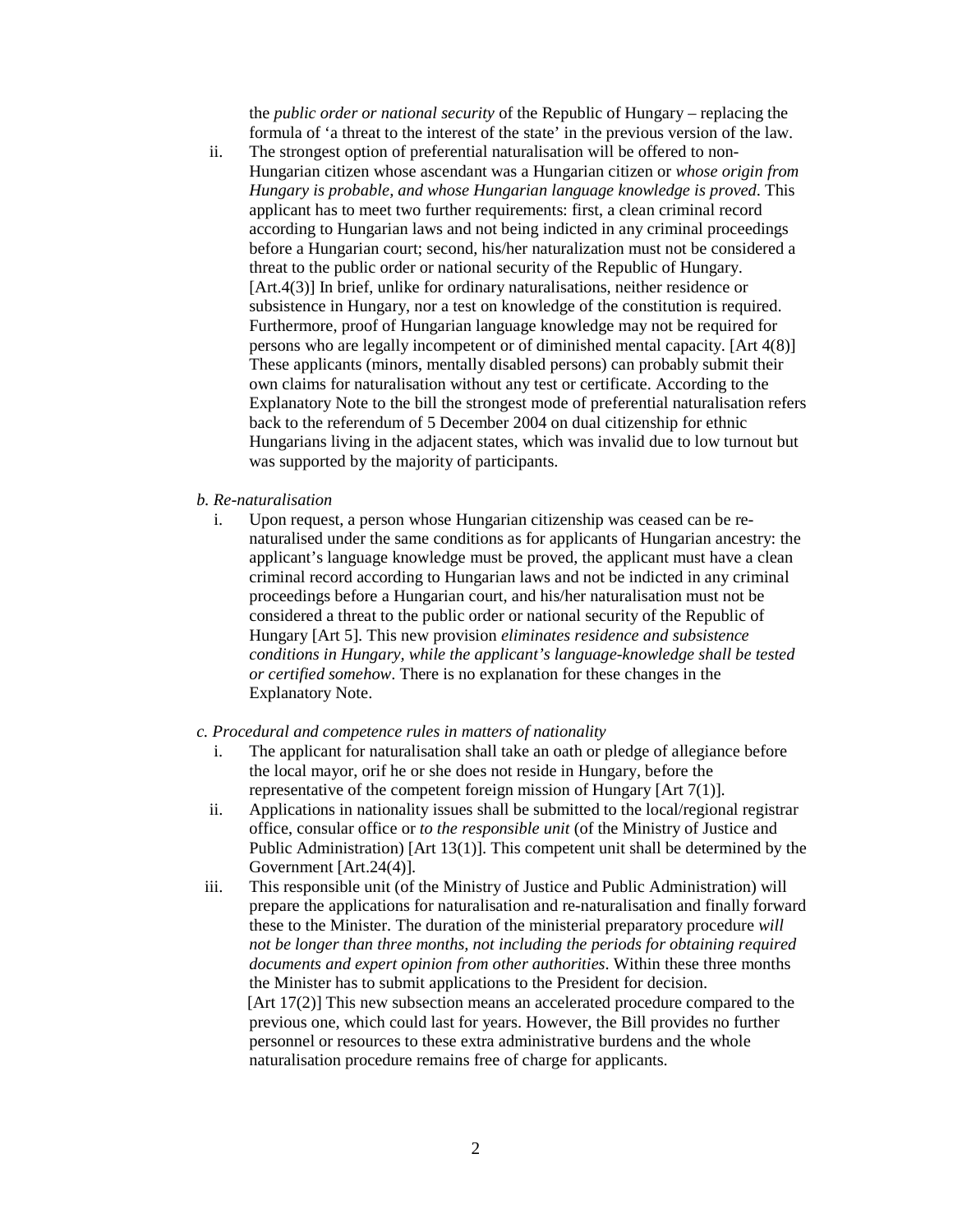### **Changes in the executive rules to implement the recent amendment of the Hungarian Citizenship Law, August 2010**

## **1. Government injects additional budget resources to deal with expected rush towards preferential naturalisation**

The Hungarian Government has decided to commit an additional budget of almost  $\epsilon$  300 000 to implement the amendment to the Hungarian citizenship law passed on 26 May 2010 (Act XLIV of 2010 amending Act LV of 1993 on Hungarian Nationality). According to the Government Resolution (No. 1162 of 4 August 2010), this additional budget shall be transferred immediately from the Treasury to the public administration in charge of naturalisations before the expected rush of ethnic Hungarians from adjacent states submitting applications for preferential naturalisation. In the following years all involved ministries (Ministry of the Interior, Foreign Affairs, Public Administration and Justice, and Defence) will plan into their regular yearly budget the costs of infrastructural, institutional and personnel development required by this citizenship reform. The short resolution proves that the Hungarian nation-building project in the near abroad is also considered a human resource for defence, and public financing for this accelerated naturalisation – its length may not exceed 3 months if all required documents are attached to the application – is available despite the economic recession and tight budgeting constraints. Furthermore, the task of implementation is assigned to the Ministry of the Interior and its Immigration and Nationality Office (OIN) instead of the Ministry of Public Administration and Justice (MPAJ). The latter has been made formally responsible for matters concerning nationality and civic registration (nationality, marital status, local registration) by Act XLII of 2010 passed on 20 May 2010 after national elections in spring. However, the OIN operating under the auspices of the Ministry of the Interior remains unchanged and it is deeply involved in the preferential naturalisation procedure, whereas the Minister of Public Administration and Justice is politically responsible for nationality law. While the new preferential cases will be administered in an accelerated way, the applicants of pending cases have been waiting for at least two years. According to the State Secretary of the MPAJ, the government promises that capacity building will support deciding the currently pending 2000 cases until the end of the year (as reported by MTI, the official Hungarian news agency, on 19 July 2010). At the same time, the Government appointed a special rapporteur on "dual citizenship issues" inside this Ministry. This rapporteur announced that the inter-ministerial working group coordinating the policy implementation projects about 400,000 applicants in 2011 (*Népszabadság* 6 August 2010) but the total amount in the following period may reach the numbers of persons currently holding an ethnic Hungarian certificate, who have been mostly recently counted as 923,000 (MTI 30 July 2010). The cost of processing applications is calculated as  $\in$  1.4 million within two budget years. This urgent financial injection covers the recruitment of additional 200 civil servants (today the total staff of the OIN and ministerial citizenship section is 70 civil servants).

## **2. Regulations for processing the preferential naturalisation of Hungarians abroad**

The Government Decree No. 224 of 4 August 2010 has modified the executive rules for the implementation of the Act on Hungarian Nationality (previously laid out by Government Decree 125 of 22 September 1993). Certain procedural requirements for the acquisition and renunciation of nationality will be changed on 20 August 2010 (a national Hungarian holiday commemorating King Saint Stephen). This is the twelfth modification since 1993, the year when Hungarian Citizenship Act entered into force. There are several minor changes, such as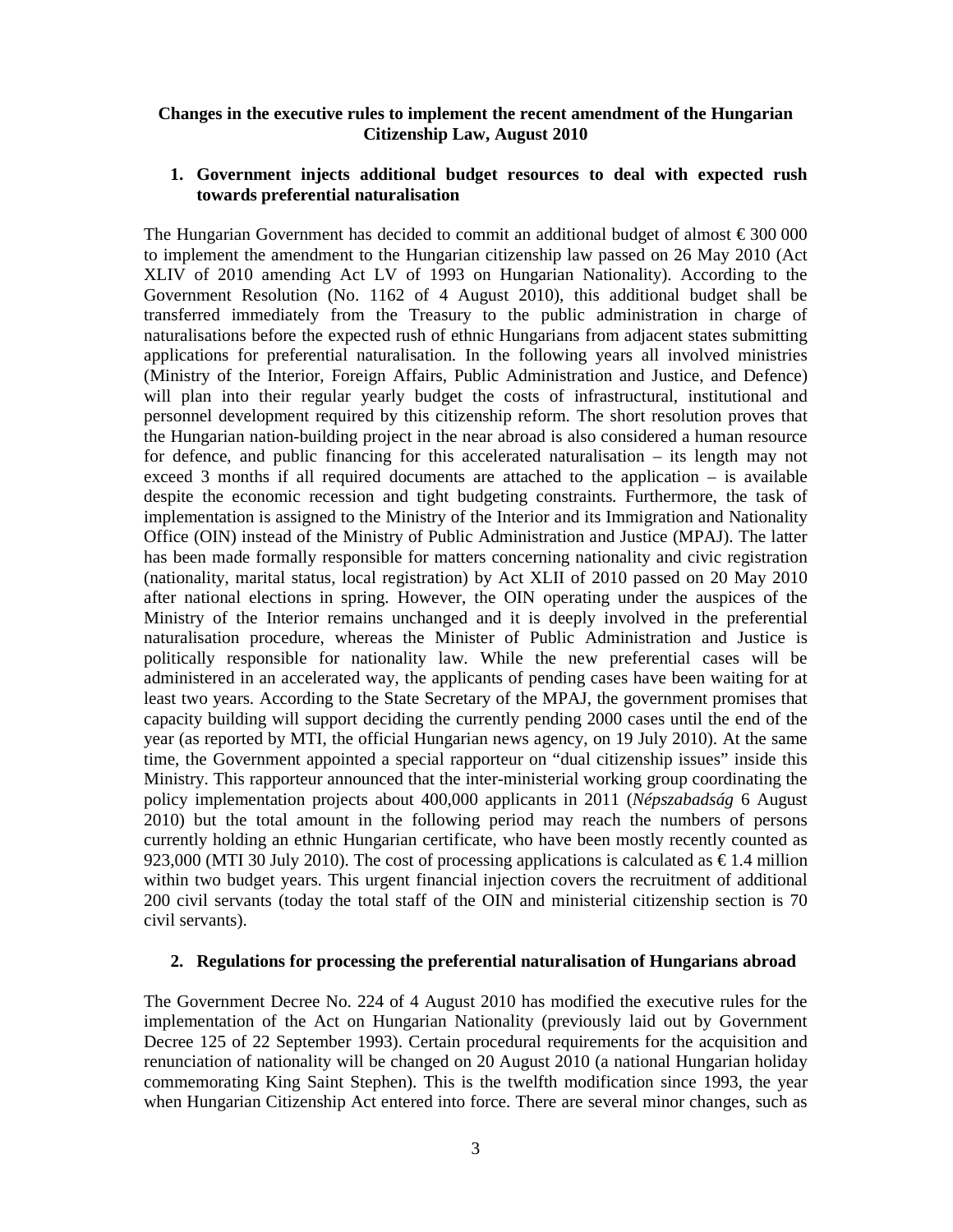the renaming of offices (e.g. Public Administration Office instead of Regional Governmental Office). The most relevant amendments in the processing of citizenship are the following ones:

- a. Although the Citizenship Act provides for shared competences among the government agencies and ministries, the OIN under the auspices of the Ministry of the Interior remains the designated government agency that receives and administers all citizenship application files. These files shall be forwarded to the responsible Minister of Public Administration and Justice for approval who then passes them on to the President of Hungary for the formal decisions. Local civic registrars and consular officials will also be entitled to receive the completed applications and to forward them to the OIN.
- b. When receiving applications for re-naturalisation or for accelerated naturalisation, the local civic registrars, the consular officials or the OIN officials shall check not only the identity of the applicant or certify his or her authentic signature but shall also certify "*the Hungarian language knowledge of the applicant*" [Section 2]. This means, first, that there will be no need for an official certification of the authenticity of the identity and signature by authorities of the state of residence and current citizenship – despite some bilateral agreements that would require this. Second, the required language knowledge will not be verified by substantive or formal standard procedures. It remains unclear how a consular official or a local registrar in each municipality will be able to test language competence and what the required level of knowledge will be. The only point specified in the vague instructions is that a CV in Hungarian shall be attached to the form completed by an applicant living outside of Hungary [Section 4(8)]. Will there be only a short conversation with the official? What would be the consequences if the form and CV is written by another person and the applicant can only make a signature?
- c. Applicants for naturalisation and re-naturalisation shall give a declaration that they have a clean criminal record and are not under any criminal investigation of have been sentenced for an intentionally committed offence during the last five years. Naturally, the OIN shall verify the facts by referring to the registry of criminal offenders, the population register and the records of the aliens police. If the applicant lives abroad, however, he or she shall attach a certificate of a clean criminal record issued by the responsible authority of his or her country of residence upon request of the OIN [Section 3(2)]. This means that the Hungarian authority has no own information on the criminal record of applicants for accelerated naturalisation residing abroad and may not be able to obtain such data in the absence of a standardised certificate issued by the foreign authority. How will the Hungarian authority then evaluate the threat to national security, public order and a criminal record of the applicants, which are criteria for excluding them from accelerated naturalisation?
- d. Non-Hungarian immigrants who can only apply for ordinary naturalisation and are excluded from the accelerated procedure will be discriminated against with regard to fees. The administrative fee for the exam on the Hungarian constitution will be raised from  $\epsilon$  20 to  $\epsilon$  129, which amounts to 50% of the